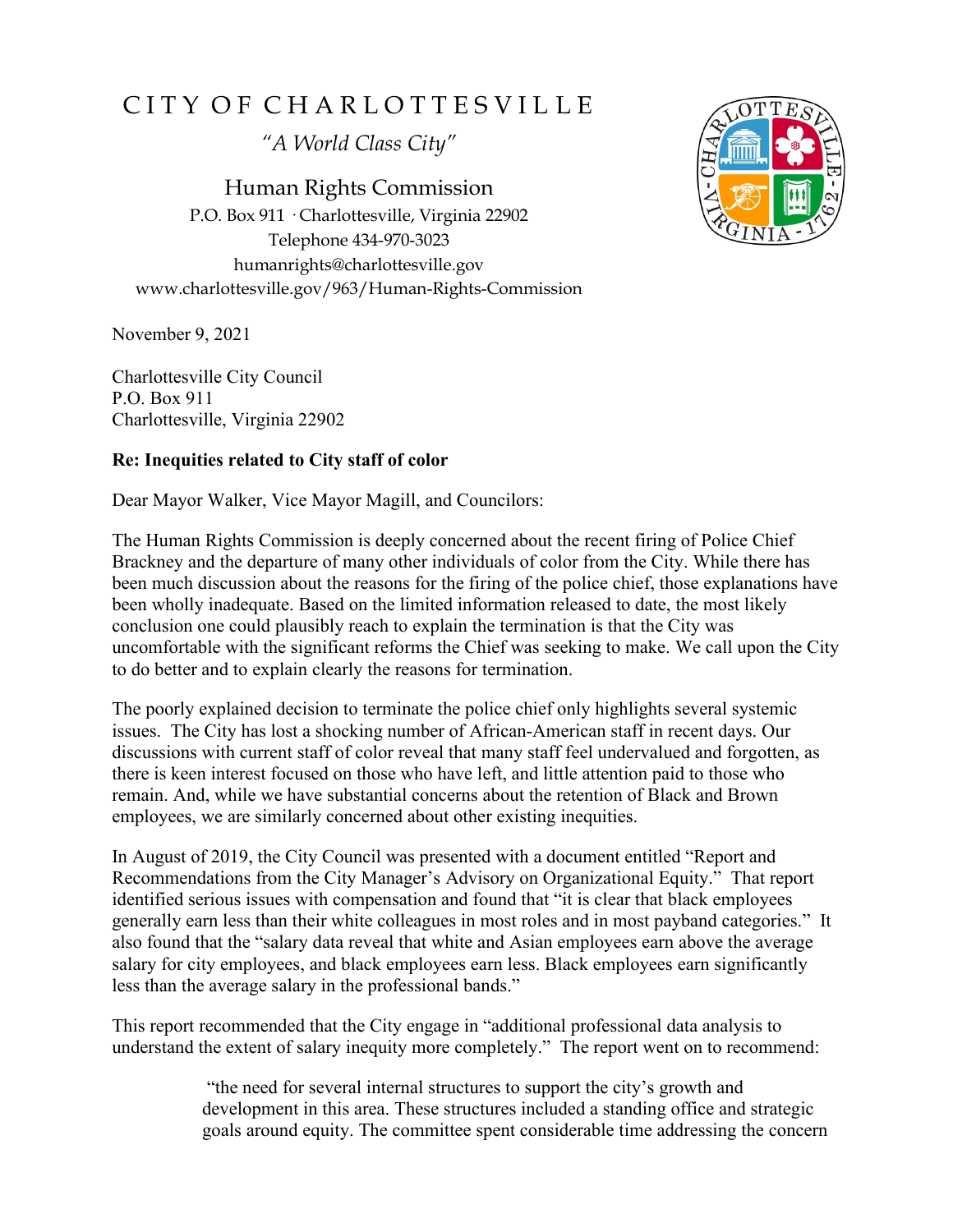that these new structures would be insufficient without significant investment in changing the culture internally. As a result, the recommendations to follow include expectations for investment in staff education in the areas of racial awareness and sensitivity, understanding of white advantage and white privilege, and improving staff capacity to engage in challenging and uncomfortable conversations."

Given this, the Human Rights Commission urges you to take the following immediate actions:

- Prioritize the publication, with a sense of urgency, of an updated equity report as soon as a Director of Human Resources is in place. This report should outline the steps that have been taken since August 2019 to make the City a good employer for people of color.
- We understand that there is funding for a compensation and class study that would work on this issue from an internal equity standpoint. However, the study has been held up for lack of an HR Director. We urge you to prioritize this study by the incoming HR Director.
- Share with the public the full basis for termination of Chief Brackney. Without a full assessment of the reasons for this termination, the City will be unable to heal, and the Black community will continue to have a strong basis for distrust of the City as an employer and as a governing entity.
- Make a concrete plan to continue the departmental reforms Chief Brackney was working on and publish that plan immediately. This should include an exploration as to whether further changes Chief Brackney was examining could be adopted without delay.
- Consider policy changes that would make the Charlottesville Police Department a more equitable department. Specifically, the City should evaluate the work previously done by the Human Rights Commission related to bias-based policing, spearheaded by civil rights attorney Catherine Spear.

The justifiable anger felt by community members must be addressed by the City Council with an honest and transparent review of what has happened and a plan to move forward with an eye toward racial justice. Without those things, there will be neither justice nor trust.

Sincerely,

Mary Bauer

Mary Bauer Chair, Human Rights Commission